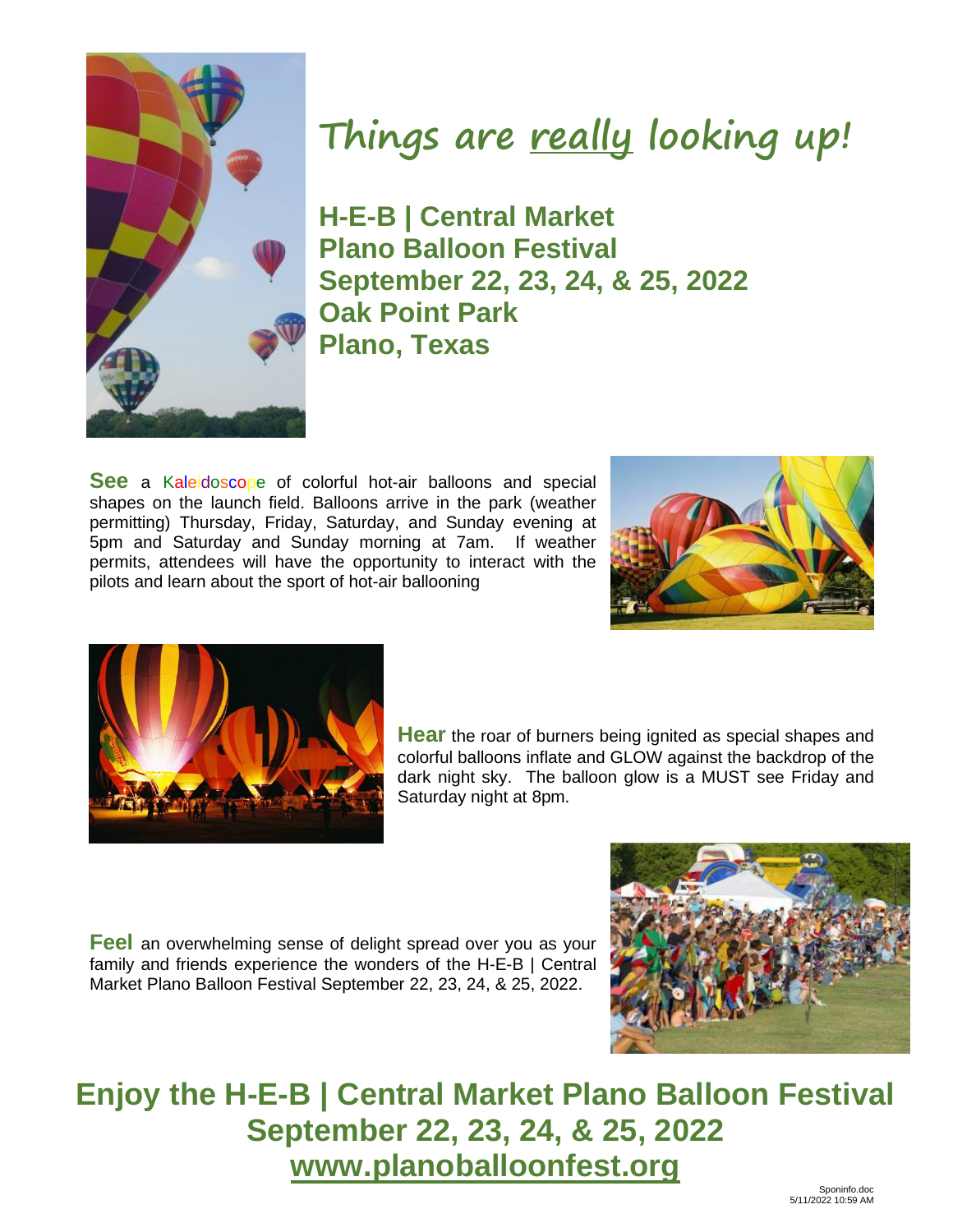

Imagine the opportunity to brand an activity at an event where faces are covered with smiles. Corporate marketing options play an integral role in the development of the H-E-B | Central Market Plano Balloon Festival. We can offer the opportunity to strengthen your corporate image and promote brand identity.

- Estimated weekend attendance in excess of 75,000+
- Grassroots marketing opportunity to capture information for future follow-up
- Branding a festival activity for maximum exposure
- Onsite activation space
- Onsite signage
- Website click through link.
- Social Media promotions.

Since Plano is known for its 'family centered' lifestyle, this event is perfect for companies committed to those marketing strategies. Our marketing exhibitors maximize their impression potential with festival participants. Most spectators spend three hours at the event, mesmerized by the balloons and night-time glows, interacting with the exhibitors and vendors, participating in the Kids Fun Zone, sampling tasty food vendors and enjoying entertainment on the concert stage.

The unique opportunity a community event of this magnitude provides is worth your investment. The H-E-B | Central Market Plano Balloon Festival believes in investing in our community. Our commitment to the community is manifested in our partnerships with local area non-profits. Because of this commitment to non-profits, over 3 million dollars has circulated back into our community through the programs and services provided by participating non-profit agencies; thus enhancing the quality of life for all of us.

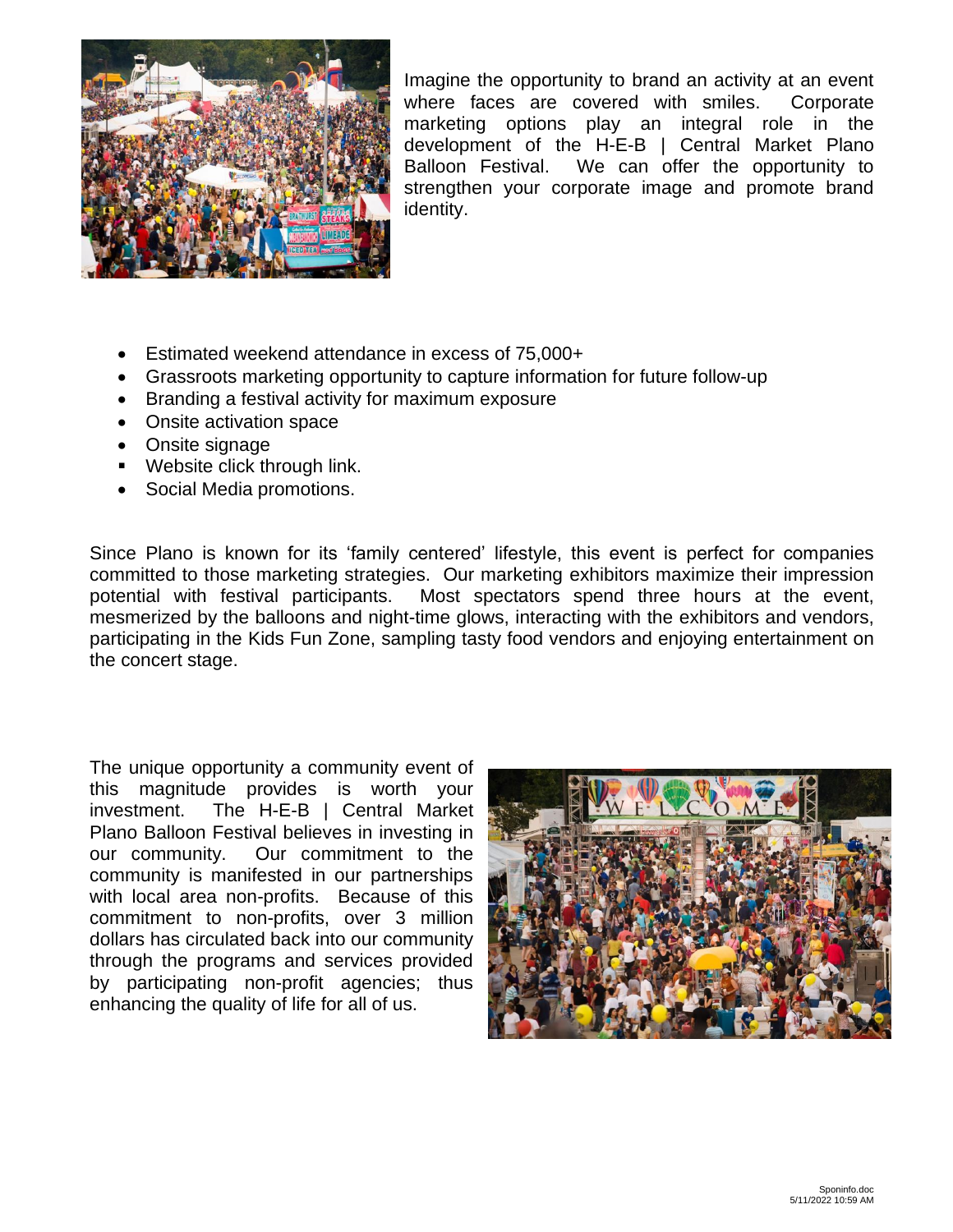**Demographics:** The spectators that attend the H-E-B | Central Market Plano Balloon Festival are primarily residents of Plano and the surrounding communities. This is a family event with parents and their children attending as a unit. We cater to kid's activities, local nonprofit organizations, and family entertainment.

- Plano's Population: 287,677 (2019)
- Ethnicity / Race
	- White  $-65%$
	- Asian  $-14%$
	- $\bullet$  Hispanic 14%
	- African American 6%
	- $\bullet$  Other 1%
- Median household income for Collin County is \$91,881
- Median household income for Plano is \$92,121
- Median Home Value \$291,300
- Median age for Plano resident is 38.6
- 56.7% of our adult workforce has 4 or more years of college.
- Plano was named a 1994 All-America City by the National Civic League and Allstate Foundation.

**The Festival is a rain or shine event. If in the unlikely event the Festival is suspended or cancelled due to inclement weather, city, state, national, or local public health concerns regarding mass gathering events, force majeure or other causes beyond control there will be no refunds or a rescheduled date.**

## **Full payment for marketing sponsorship is due September 1, 2022. Your fee must be paid to occupy the onsite space.**

Hot-air Balloon Displays, including launches, static displays, glows, and tether rides may be restricted due to adverse weather conditions or wind speeds that exceed safety levels. Hot-air balloons are ONLY in the Park during the scheduled balloon activity dates and times.

Thank you for your interest and consideration.

For more information, please contact us at:

H-E-B | Central Market Plano Balloon Festival Jo Via, Executive Director P. O. Box 867706 Plano, Texas 75086-7706 (972) 867-7566 – office (214) 325-4133 – cell email: [jovia@planoballoonfest.org](mailto:jovia@planoballoonfest.org)

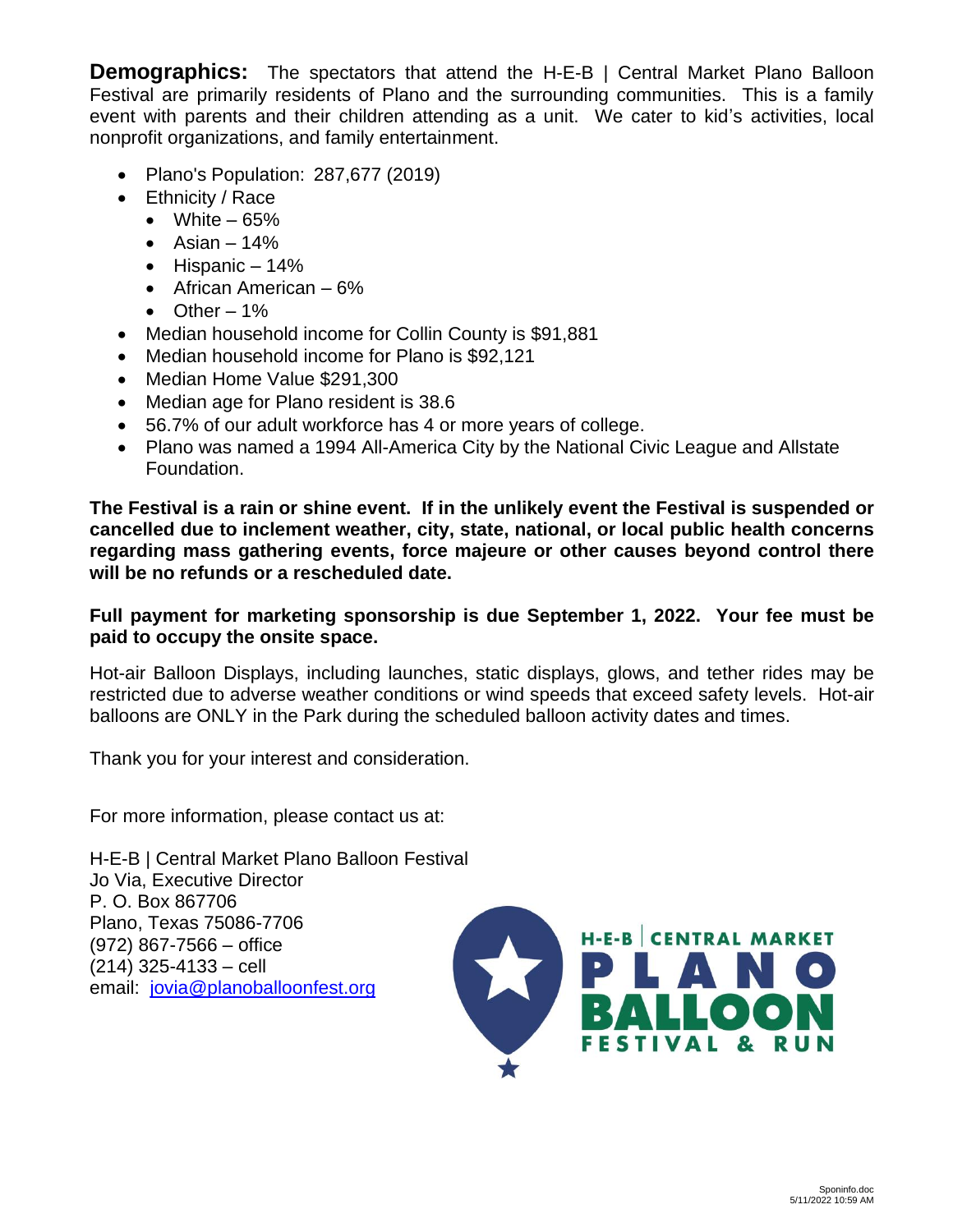## **H-E-B | Central Market Plano Balloon Festival Marketing Exhibitor Opportunities**

## **Branding Level Fee: \$25,000**

Features and Benefits included below are guidelines. We prefer to customize a package to meet your individual needs.

- **Exclusivity for your firm**
- **Festival Activity Branding – based on availability. Your choice of one option only.**
	- o Balloon Activities\*
		- Saturday or Sunday morning (select one option)
	- o Main Stage Concert Branding
		- Saturday evening
	- o Saturday Glow
	- o Saturday Fireworks

## ▪ **Premium marketing exhibit space**

- $\circ$  Includes tent and electricity. Sponsor is responsible for lights, tables and chairs.
- **•** Onsite mentions of branded activity and booth activation from the Festival Main Stage by our professional announcer.
	- o Twenty (20) onsite mentions from the Main Stage, includes announcements regarding the onsite activation booth, and as a Festival marketing sponsor. These announcements will be part of a script the Festival's professional announcer utilizes during the event.
- Logo and link from Plano Balloon Festival website to your website
	- $\circ$  Homepage logo and clickable link from Plano Balloon Festival website to client's website
	- $\circ$  Additional mentions within the website directly tied to investment branding.
- Social Media promotions
	- $\circ$  The Festival will provide an editorial calendar with a mixed format of content, video, and links on Facebook, Instagram, Pinterest, Google+, YouTube and the Blog.
	- $\circ$  Two mentions per week June August (or beginning with the month the agreement is signed)
	- o Three mentions per week in September
	- o Additional mentions Festival week and event weekend
- First right of refusal for 2023
- Authority to utilize the Festival artwork in your advertising
- Five prominent additional signage positions at Festival (Signage provided by client)
- **EXTERGHT FIFTY VIP Badges These badges allow admission to the Festival and to the onsite VIP Tent.**
- **E** Twenty-five VIP Parking Passes

Hot-air Balloon Displays, including launches, static displays, glows, and tether rides may be restricted due to adverse weather conditions or wind speeds that exceed safety levels. Hot-air balloons are ONLY in the Park during the scheduled balloon activity dates and times.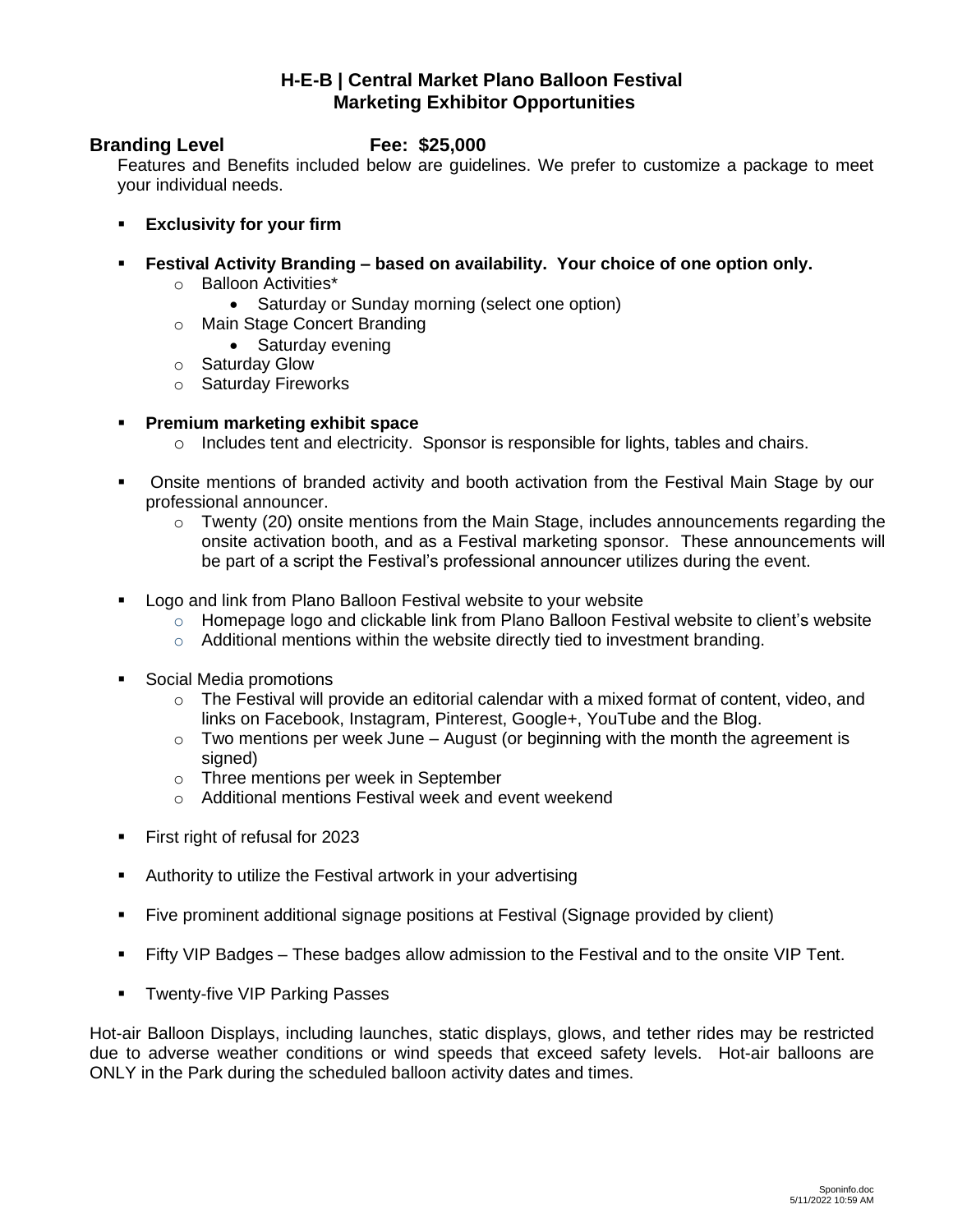## **Presenting Level**

Features and Benefits included below are guidelines. We prefer to customize a package to meet your individual needs.

## **Fee: \$15, 000**

- **Presenting opportunity (based on availability). Your choice of one option only.**
	- o Friday night Glow
	- o Friday night Concert
	- o 'Kids Korner" Make and Take Art Tent
- **Premium marketing exhibit space**
	- $\circ$  Includes tent and electricity. Sponsor is responsible for lights, tables and chairs.
- Logo and link from Festival website to your website
	- o Homepage logo and clickable link from Plano Balloon Festival website to client's website
- Social Media promotions
	- $\circ$  The Festival will provide an editorial calendar with a mixed format of content, video, and links on Facebook, Instagram, Pinterest, and Google+.
	- $\circ$  One mention per week June August (or beginning with the month the agreement is signed)
	- o One mention per week in September
	- o Additional mentions Festival week and event weekend
- Onsite mentions from the Main Stage
	- $\circ$  Ten (10) onsite mentions from the Main Stage, includes announcements regarding the onsite activation booth, and as a Festival marketing sponsor. These announcements will be part of a script the Festival's professional announcer utilizes during the event.
- First right of refusal for 2023
- **•** Three prominent additional signage positions at Festival (Signage provided by client)
- Authority to use the Festival artwork in your advertising
- Twenty VIP Badges These badges allow admission to the Festival and to the onsite VIP Tent.
- Ten VIP Parking Passes

Hot-air Balloon Displays, including launches, static displays, glows, and tether rides may be restricted due to adverse weather conditions or wind speeds that exceed safety levels. Hot-air balloons are ONLY in the Park during the scheduled balloon activity dates and times.

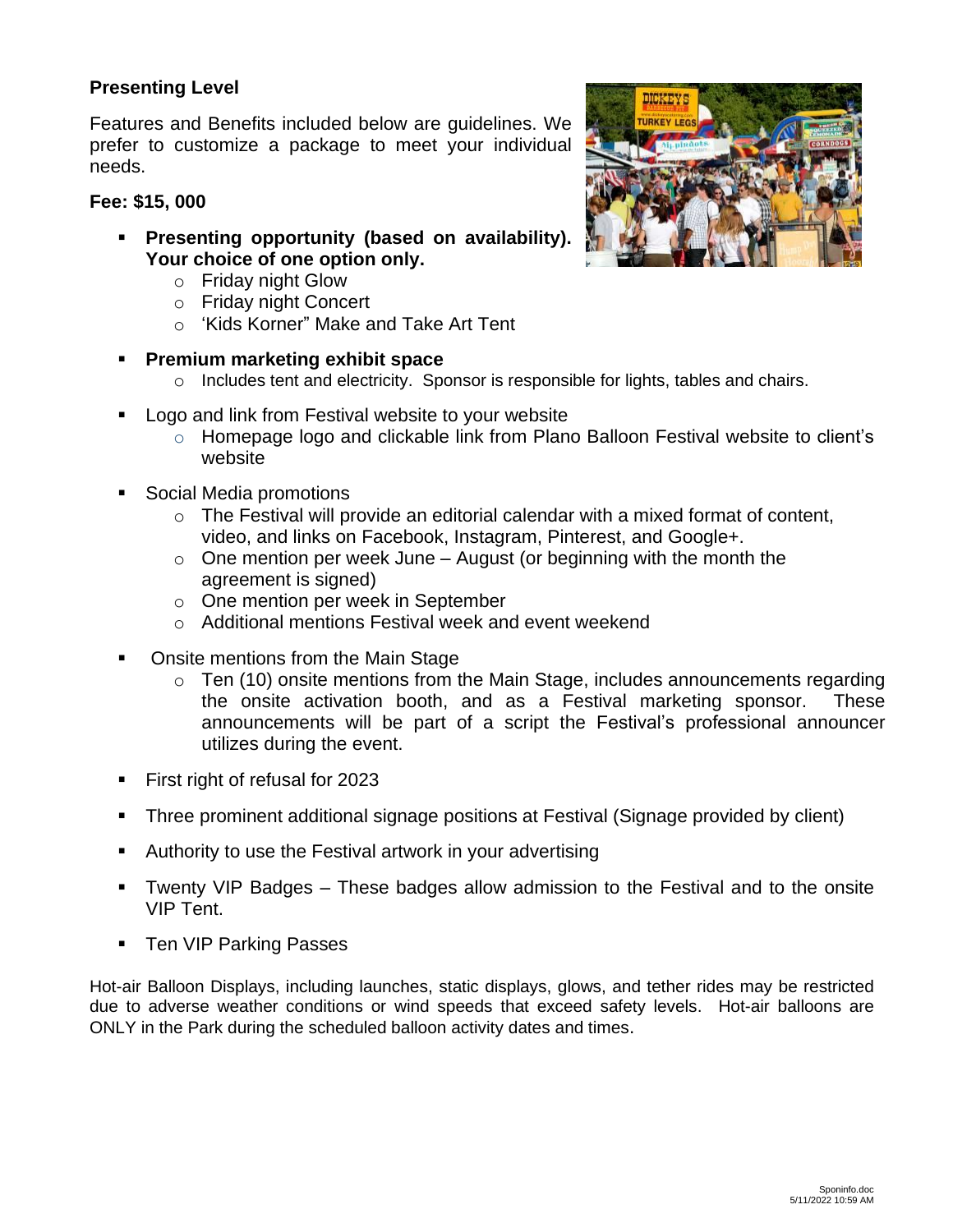## **Official Levels**

Features and Benefits included below are guidelines.

## **\$7,000 Level**

- **Prime** marketing exhibit space
	- o Includes tent and electricity. Sponsor is responsible for lights, tables and chairs.
- Two additional signage positions at Festival (Signage provided by client)
- Mention on Festival website Sponsor page
- Social Media promotions
	- $\circ$  The Festival will provide one mention per month beginning with the month the agreement is signed
- Onsite mentions from the Main Stage. These announcements will be part of a script the Festival's professional announcer utilizes
- Authority to use the Festival artwork in your advertising
- Sixteen VIP Badges These badges allow admission to the Festival and to our onsite VIP Tent.
- Eight VIP Parking Passes

## **\$3,500 Level**

- Marketing Exhibit Space  $-10x10$ 
	- o Additional space available at \$1000 per 10x10 footprint
	- o Includes tent and electricity. Sponsor is responsible for lights, tables and chairs.
- One additional signage position at Festival (Signage provided by client)
- Authority to use the Festival artwork in your advertising
- Mention on Festival website Sponsor page
- ▪
- Ten VIP Badges These badges allow admission to the Festival and to our onsite VIP Tent.
- Five VIP Parking Passes

Hot-air Balloon Displays, including launches, static displays, glows, and tether rides may be restricted due to adverse weather conditions or wind speeds that exceed safety levels. Hot-air balloons are ONLY in the Park during the scheduled balloon activity dates and times.